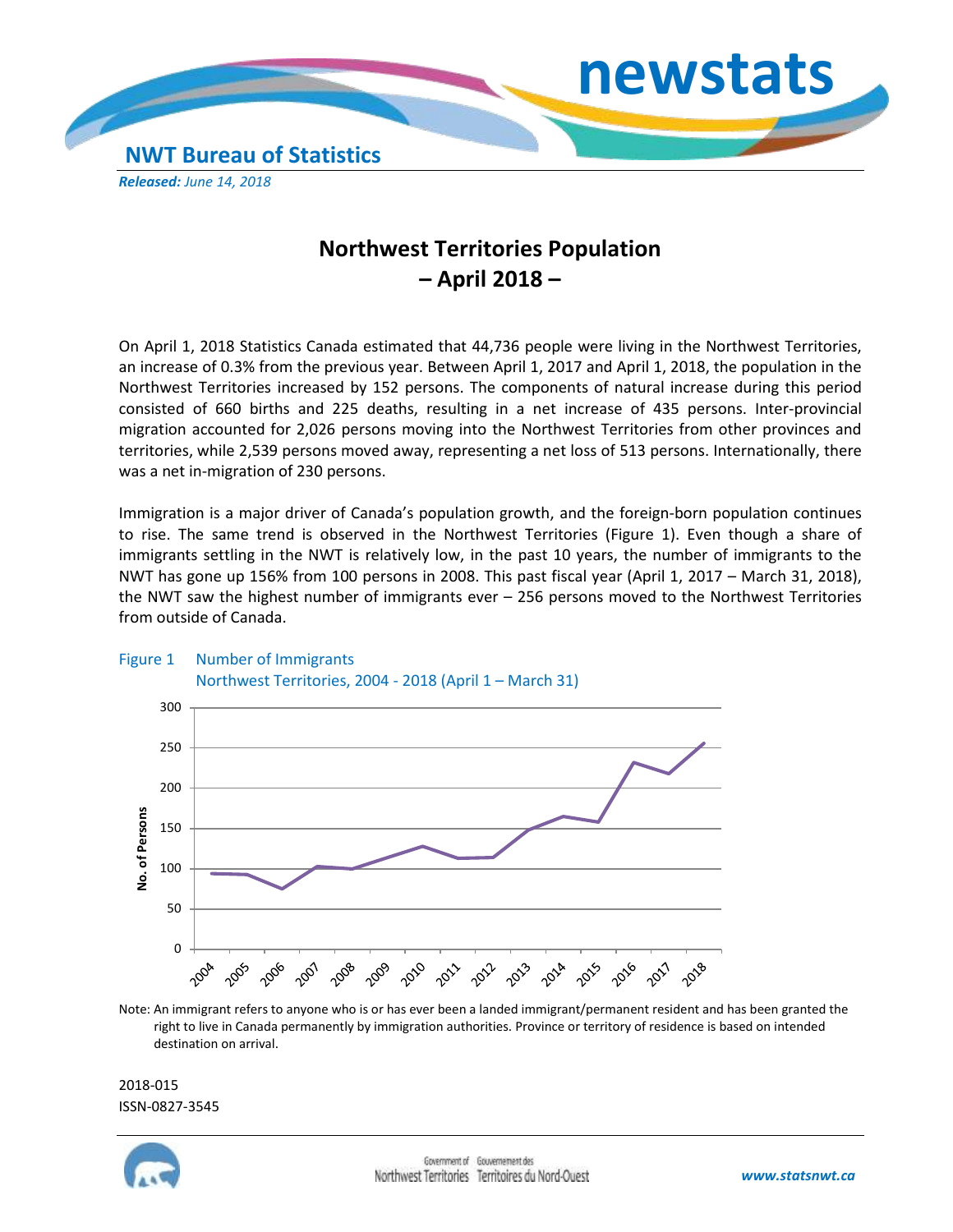At the national level, Canada's population increased by 1.4% between April 1, 2017 and April 1, 2018. Nunavut saw the largest increase (2.1%). Growth in the majority of provinces and territories was the same or exceeded Canada's with the exception of Manitoba (1.3%), Quebec (1.1%), Saskatchewan (1.0%), Nova Scotia (0.7%) and New Brunswick (0.4%). Newfoundland and Labrador was the only jurisdiction that experienced a decrease in the population (-0.6%).

|                              | 2018       | (%)    | 2017       | (%)     | 2016       | (%)    | 2015       | (%)    |
|------------------------------|------------|--------|------------|---------|------------|--------|------------|--------|
|                              | 1-Apr      | Change | 1-Apr      | Change  | 1-Apr      | Change | 1-Apr      | Change |
|                              |            |        |            |         |            |        |            |        |
| Canada                       | 37,067,011 | 1.4    | 36,560,776 | 1.2     | 36,122,379 | 1.1    | 35,734,156 | 0.9    |
|                              |            |        |            |         |            |        |            |        |
| <b>Northwest Territories</b> | 44,736     | 0.3    | 44,584     | 0.0     | 44,576     | 0.9    | 44,189     | 0.9    |
| Nunavut                      | 38,456     | 2.1    | 37,657     | 1.8     | 36,985     | 1.6    | 36,410     | 1.4    |
| Yukon                        | 38,936     | 1.7    | 38,273     | 1.8     | 37,606     | 1.7    | 36,989     | 1.6    |
|                              |            |        |            |         |            |        |            |        |
| <b>British Columbia</b>      | 4,862,610  | 1.4    | 4,795,891  | 1.3     | 4,733,532  | 1.1    | 4,681,391  | 1.1    |
| Alberta                      | 4,334,025  | 1.4    | 4,272,398  | 1.2     | 4,221,311  | 1.5    | 4,159,628  | 2.0    |
| Saskatchewan                 | 1,171,240  | 1.0    | 1,159,549  | 1.4     | 1,143,311  | 1.3    | 1,128,274  | 1.1    |
|                              |            |        |            |         |            |        |            |        |
| Manitoba                     | 1,348,809  | 1.3    | 1,331,960  | 1.6     | 1,311,351  | 1.6    | 1,291,058  | 1.2    |
| Ontario                      | 14,374,084 | 1.8    | 14,124,305 | $1.5\,$ | 13,914,611 | 1.2    | 13,747,999 | 0.8    |
| Quebec                       | 8,455,402  | 1.1    | 8,366,022  | 0.8     | 8,298,189  | 0.7    | 8,238,013  | 0.6    |
|                              |            |        |            |         |            |        |            |        |
| <b>New Brunswick</b>         | 761,214    | 0.4    | 758,148    | 0.2     | 756,480    | 0.3    | 754,210    | $-0.1$ |
| Nova Scotia                  | 958,400    | 0.7    | 952,016    | 0.60    | 946,320    | 0.56   | 941,045    | $-0.1$ |
| Prince Edward Island         | 153,116    | 1.6    | 150,769    | 1.7     | 148,279    | 1.3    | 146,319    | 0.6    |
| Newfoundland & Labrador      | 525,983    | $-0.6$ | 529,204    | $-0.1$  | 529,828    | 0.2    | 528,631    | 0.2    |
|                              |            |        |            |         |            |        |            |        |

## Table 1 Population Estimates and Annual Rate of Growth, by Province and Territory April 1, 2015 to April 1, 2018

The detailed components of population change for the Northwest Territories since 2008 are presented in Table 2.

For more information about these estimates or for community level population estimates and projections, please visit the NWT Bureau of Statistics website at http://www.statsnwt.ca or call (867) 767-9169.